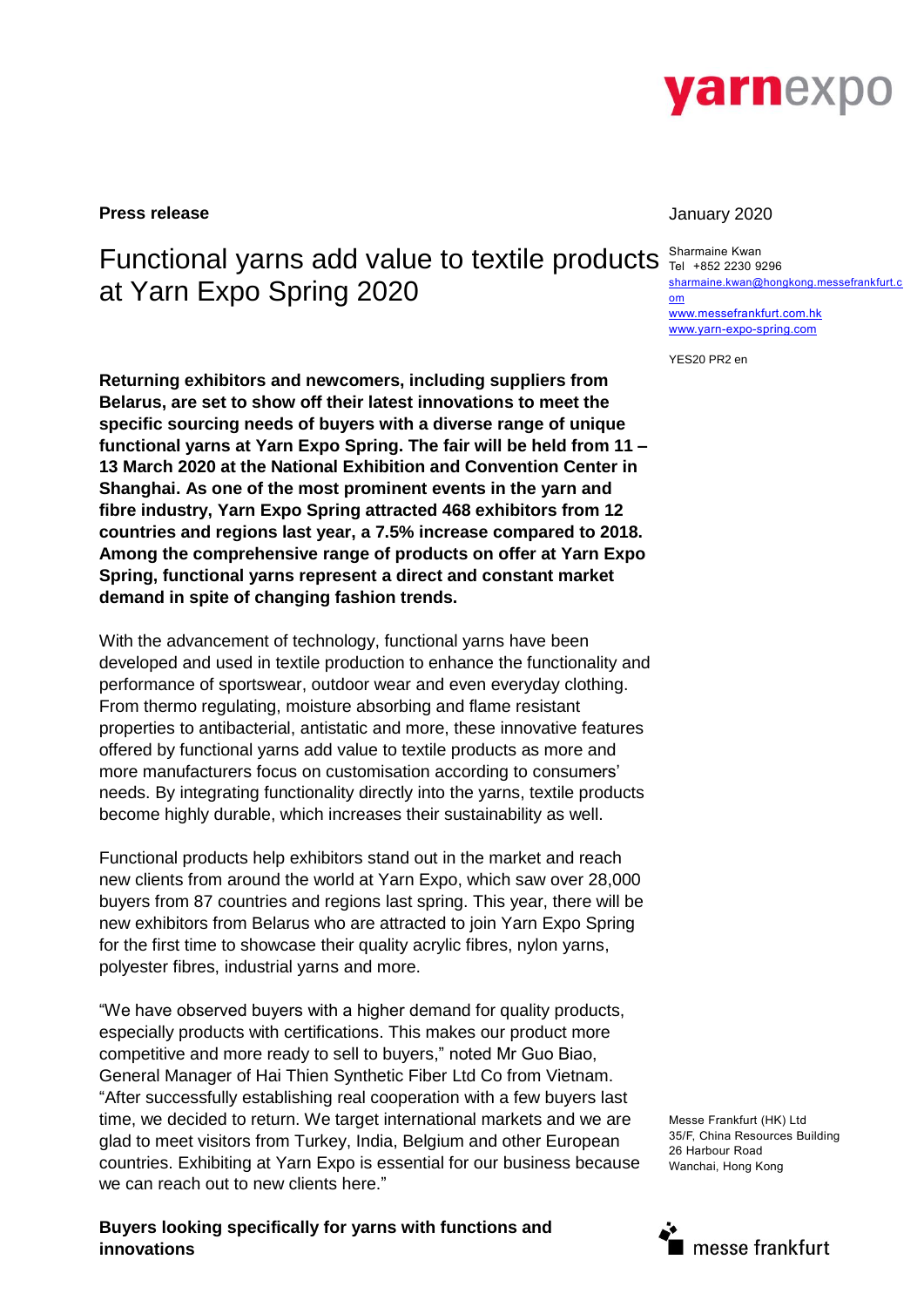"Nowadays people show more interest in products used for sports and elastic fabric. I think these areas show big potential for the future," noted Mr Steven Shen, Director of Textured Yarn Department of Everest Textile from Taiwan, who joined Yarn Expo for the first time last September. Everest Textile's unique yarn processing technology creates moisture absorbing and quick drying stretch fibre that is supplied to renowned brands such as Adidas, Nike, Puma, Patagonia, Spyder, The North Face and more.

"We would like to take this opportunity to better explore the China market and we have continuously seen clients from China, Southeast Asia and the US coming to our booth to enquire. The fair has impressed me a lot with its scale and organisation. The results have exceeded our expectations and we will be back next year. Yarn Expo creates a collaborative global networking place to share ideas, experience, expertise and resources," commented Mr Shen.

With increasing demand for protective clothing, Korean supplier HJLite believes reflective yarns to be the solution to enhancing the safety and functionality of garments. "This is the fourth time for our company to join Yarn Expo. We choose this fair because there is no other fair in the industry with such scale and reputation. It is an effective gateway for us to promote our products and company image, while building an expanded network through meeting a lot of potential buyers, especially high-end buyers, on the spot. The buyers in this fair are diverse so it helps us better explore the Chinese and European markets," said Mr Joon Son of HJLite.



Korean supplier HJLite specialises in reflective yarns

For more case studies about functional yarns, please visit: [https://yarn](https://yarn-expo-spring.hk.messefrankfurt.com/shanghai/en/press/case-studies/2020/YEA19-CS2.html)[expo-spring.hk.messefrankfurt.com/shanghai/en/press/case](https://yarn-expo-spring.hk.messefrankfurt.com/shanghai/en/press/case-studies/2020/YEA19-CS2.html)[studies/2020/YEA19-CS2.html](https://yarn-expo-spring.hk.messefrankfurt.com/shanghai/en/press/case-studies/2020/YEA19-CS2.html)

Yarn Expo Spring Shanghai, China, 11 – 13 March 2020